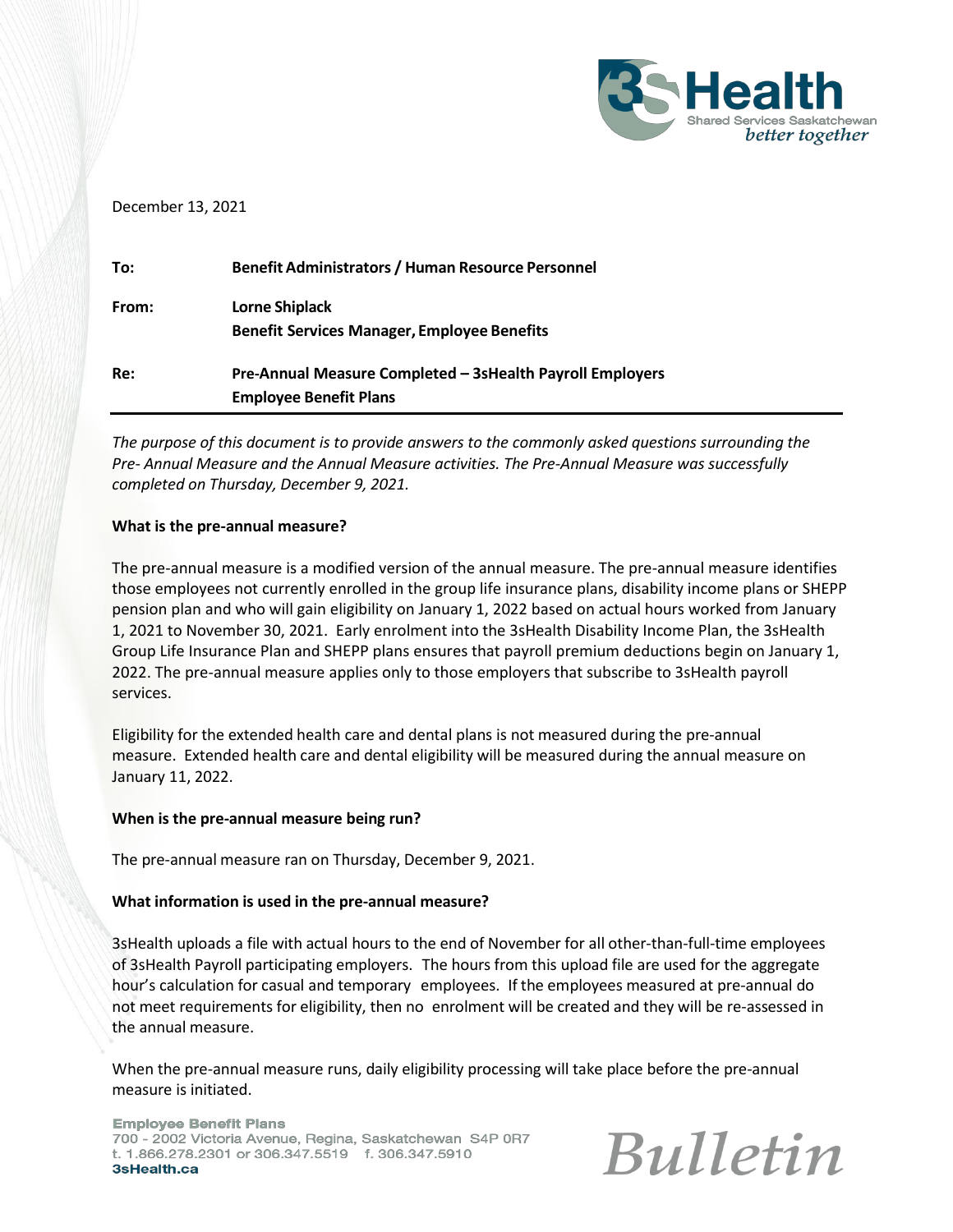

## **What impacts will the pre-annual measure have on employees who fall under the cohorting order effective April 17, 2020?**

Employees who were restricted from working at a position due to cohorting at any time in 2021 will have the actual hours they worked from January 1, 2021 to November 30, 2021 (or the date they stopped working at the restricted position) included in the pre-annual measure. If the employees measured at pre-annual do not meet requirements for eligibility, then no enrolment will be created and they will be re-assessed in the annual measure.

## **Where can I review the results of the pre-annual measure?**

The *Pre-Annual Eligibility Determination Report* and the *Pre-Annual New Eligibility Report* provide the results of the pre-annual measure for each employer. These reports are located in MemberNet and will be available on December 10, 2021. The results will show employees identified as eligible for one or more benefit plans (excluding extended health care and dental) effective January 1, 2022.

## **Where can I find the employee notification letters?**

Notification letters are generated after the annual measure for all benefit plans. 3sHealth Employee Benefits will send welcome packages, notification letters and enrolment information forms to employees after the annual measure runs on January 11, 2022.

*New this year*, to support our employer partners, 3sHealth Employee Benefits will send employees, who are eligible for SHEPP as a result of the pre-annual measure, notification letters and election forms on behalf of their employer.

## **When will the annual measure be run?**

The annual measure will run on Tuesday, January 11, 2022. More details regarding the annual measure will be forthcoming early in January 2022.

# **Bulletin**